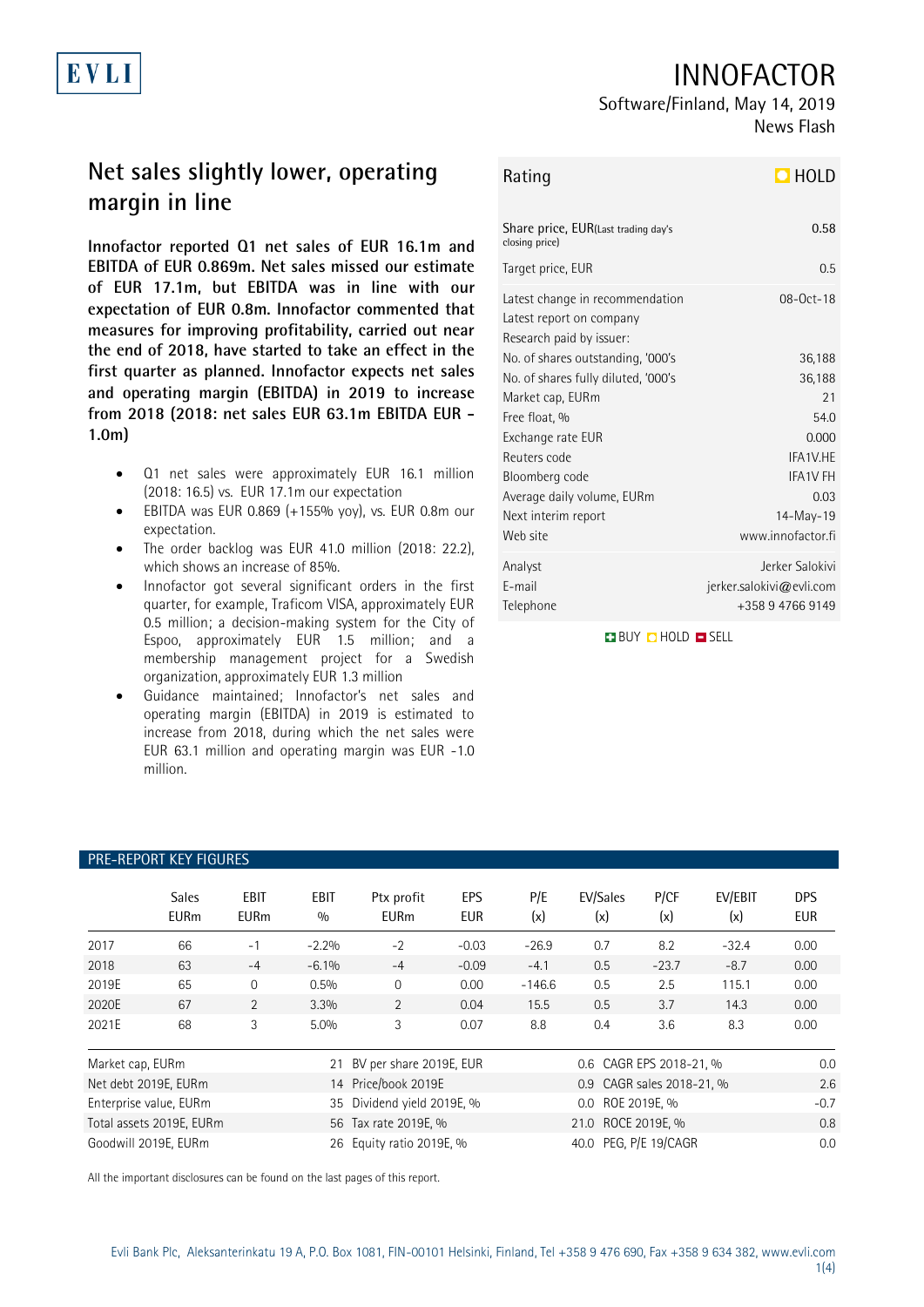#### Important Disclosures

Evli Research Partners Plc ("ERP") uses 12-month target prices. Target prices are defined by utilizing analytical techniques based on financial theory including (but not limited to) discounted cash flow analysis and comparative valuation. The selection of valuation methods depends on different circumstances. Target prices may be altered on the basis of new information coming to light in the underlying company or changes in interest rates, changes in foreign exchange rates, other securities prices or market indices or outlook for the aforementioned factors or other factors that may change the conditions of financial markets. Recommendations and changes by analysts are available at https://research.evli.com/JasperAllModels.action?authParam=key;461&tauthParam=x;G3rNagWrtf7K&tauthType=3 Investment recommendations are defined as follows: Target price compared to share price Recommendation<br>  $\leq$  -10 % < -10 % SELL  $-10 - (+10) \%$  HOL<br>  $> 10 \%$  RIJY  $> 10 \frac{0}{0}$ ERP's investment recommendation of the analyzed company is updated at least 2 timer per year. 60% 53% 50% 39% 40% 30% 20% 8% 10% 0% Sell Hold Buy

The graph above shows the distribution of ERP's recommendations of companies under coverage in 1st of February 2019. If recommendation is not given, it is not mentioned here.

#### Name(s) of the analyst(s): Salokivi

This research report has been prepared by Evli Research Partners Plc ("ERP" or "Evli Research"). ERP is a subsidiary of Evli Bank Plc. Production of the investment recommendation has been concluded on 14.05.2019, 9:30. This report has been published on 14.05.2019, 9:30.

None of the analysts contributing to this report, persons under their guardianship or corporations under their control have a position in the shares of the company or related securities.

The date and time for any price of financial instruments mentioned in the recommendation refer to the previous trading day's closing price(s) unless otherwise stated in the report.

Each analyst responsible for the content of this report assures that the expressed views accurately reflect the personal views of each analyst on the covered companies and securities. Each analyst assures that (s)he has not been, nor are or will be, receiving direct or indirect compensation related to the specific recommendations or views contained in this report.

Companies in the Evli Group, affiliates or staff of companies in the Evli Group, may perform services for, solicit business from, hold long or short positions in, or otherwise be interested in the investments (including derivatives) of any company mentioned in the publication or report.

Neither ERP nor any company within the Evli Group have managed or co-managed a public offering of the company's securities during the last 12 months prior to, received compensation for investment banking services from the company during the last 12 months prior to the publication of the research report.

ERP has signed an agreement with the issuer of the financial instruments mentioned in the recommendation, which includes production of research reports. This assignment has a limited economic and financial impact on ERP and/or Evli. Under the assignment ERP performs services including, but not limited to, arranging investor meetings or –events, investor relations communication advisory and production of research material.

ERP or another company within the Evli Group does not have an agreement with the company to perform market making or liquidity providing services.

For the prevention and avoidance of conflicts of interests with respect to this report, there is an information barrier (Chinese wall) between Investment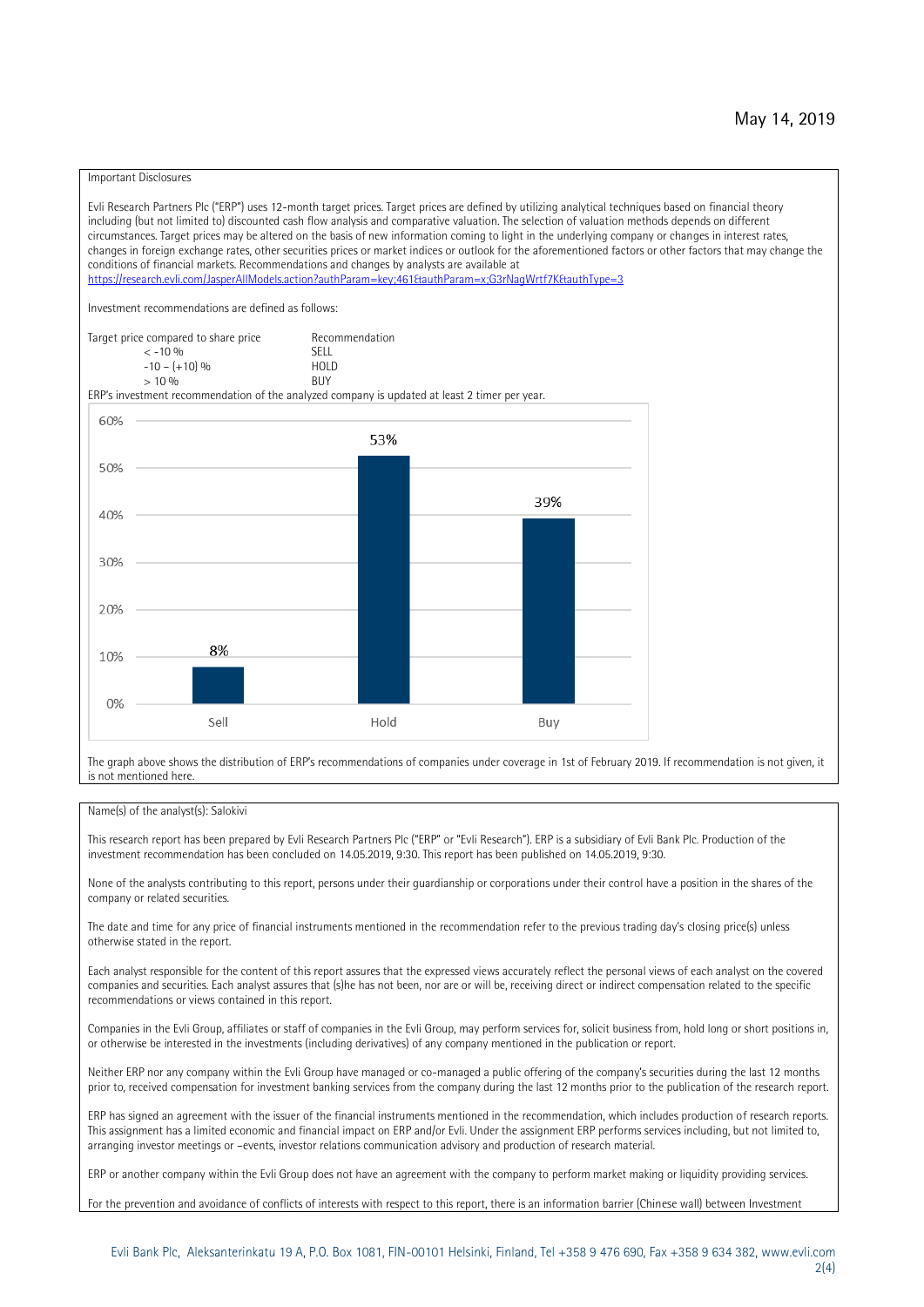Research and Corporate Finance units concerning unpublished investment banking services to the company. The remuneration of the analyst(s) is not tied directly or indirectly to investment banking transactions or other services performed by Evli Bank Plc or any company within Evli Group.

This report has not been disclosed to the company prior to its dissemination.

This report is provided and intended for informational purposes only and may not be used or considered under any circumstances as an offer to sell or buy any securities or as advice to trade any securities.

This report is based on sources ERP considers to be correct and reliable. The sources include information providers Reuters and Bloomberg, stock-exchange releases from the companies and other company news, Statistics Finland and articles in newspapers and magazines. However, ERP does not guarantee the materialization, correctness, accuracy or completeness of the information, opinions, estimates or forecasts expressed or implied in the report. In addition, circumstantial changes may have an influence on opinions and estimates presented in this report. The opinions and estimates presented are valid at the moment of their publication and they can be changed without a separate announcement. Neither ERP nor any company within the Evli Group are responsible for amending, correcting or updating any information, opinions or estimates contained in this report. Neither ERP nor any company within the Evli Group will compensate any direct or consequential loss caused by or derived from the use of the information represented in this publication.

All information published in this report is for the original recipient's private and internal use only. ERP reserves all rights to the report. No part of this publication may be reproduced or transmitted in any form or by any means, electronic, mechanical, photocopying, recording or otherwise, or stored in any retrieval system of any nature, without the written permission of ERP.

This report or its copy may not be published or distributed in Australia, Canada, Hong Kong, Japan, New Zealand, Singapore or South Africa. The publication or distribution of this report in certain other jurisdictions may also be restricted by law. Persons into whose possession this report comes are required to inform themselves about and to observe any such restrictions.

Evli Bank Plc is not registered as a broker-dealer with the U. S. Securities and Exchange Commission ("SEC"), and it and its analysts are not subject to SEC rules on securities analysts' certification as to the currency of their views reflected in the research report. Evli Bank is not a member of the Financial Industry Regulatory Authority ("FINRA"). It and its securities analysts are not subject to FINRA's rules on Communications with the Public and Research Analysts and Research Reports and the attendant requirements for fairness, balance and disclosure of potential conflicts of interest. This research report is only being offered in U.S. by Auerbach Grayson & Company, LLC (Auerbach Grayson) to Major U.S. Institutional Investors and is not available to, and should not be used by, any U.S. person or entity that is not a Major U.S. Institutional Investor. Auerbach Grayson is a broker-dealer registered with the U.S. Securities and Exchange Commission and is a member of the FINRA. U.S. entities seeking more information about any of the issuers or securities discussed in this report should contact Auerbach Grayson. The securities of non-U.S. issuers may not be registered with or subject to SEC reporting and other requirements.

ERP is not a supervised entity but its parent company Evli Bank Plc is supervised by the Finnish Financial Supervision Authority.